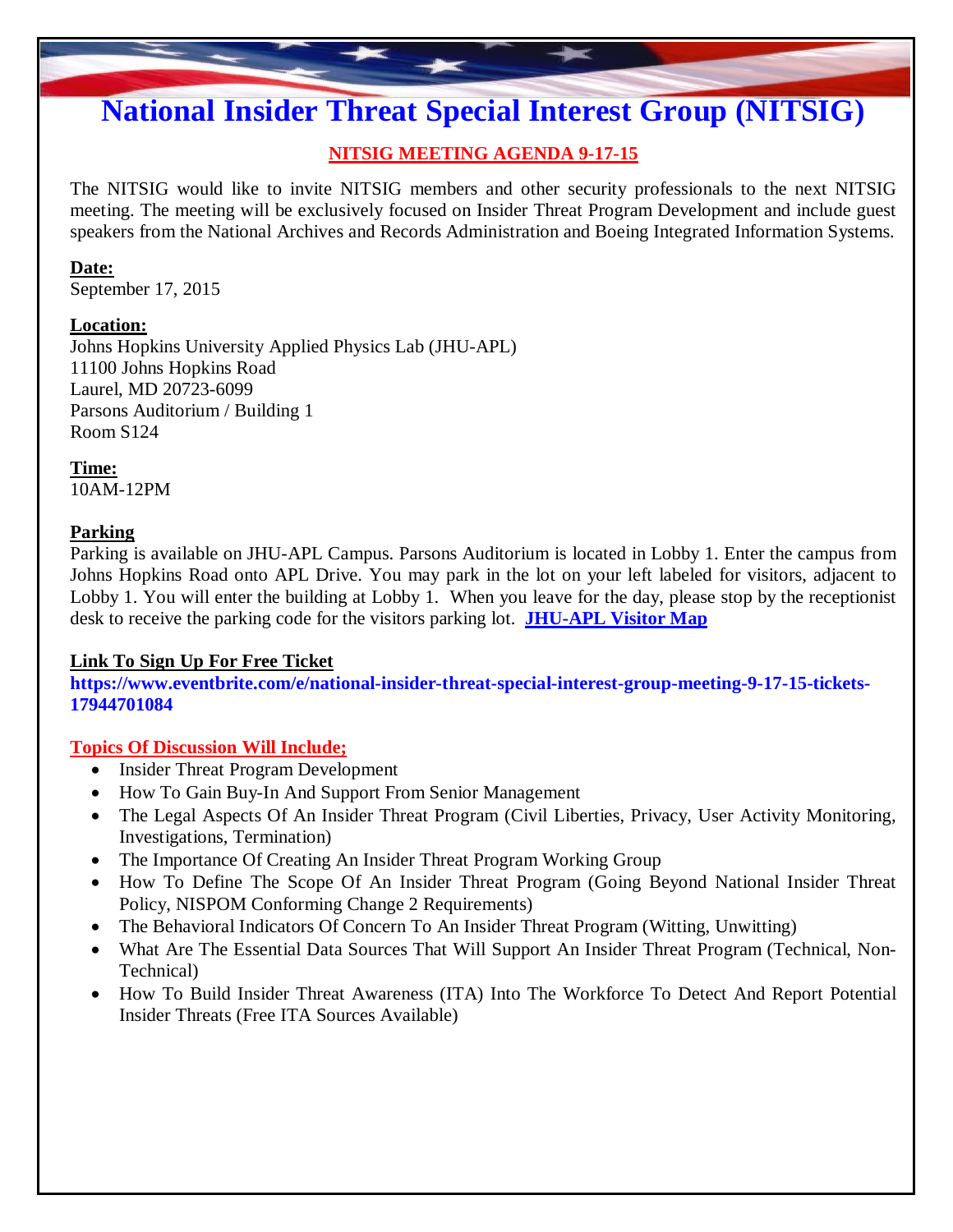#### **Bio's Of Guest Speakers: Neil C. Carmichael, Jr. - National Archives And Records Administration (NARA) Insider Threat Program (ITP) Manager**

Serving As The NARA ITP Manager Mr. Carmichael:

- Drafted the NARA Insider Threat Policy.
- **•** Developed staffing requirements for the Insider Threat Program and drafted position descriptions and requirements for Insider Threat Program Analyst and IT Security.
- Developed NARA's Insider Threat Program Training and Awareness Program.
- Implemented an Insider Threat Detection and Prevention Program.
- Coordinate NARA's Insider Threat Program with the National Insider Threat Task Force (NITTF).
- Perform self-assessment for compliance with policies and standards issued by the (NITTF).

## **Michael Caimona - Boeing Integrated Information Systems (IIS)**

## **Director Of Strategy For Boeing IIS**

- Mr. Caimona in this capacity, is responsible for developing, communicating and executing a complex business strategy for Boeing's line of business that supports the U.S. National Security Community.
- Mr. Caimona also guides all of IIS's business operations for critical mission areas to include Cyber Network Operations, national and local law enforcement operations, Joint Department of Defense (DoD) organizations, counter terrorism organizations, Insider Threat Operations, Special Operations elements and several U.S. Federal Civilian Departments.
- Most recently, Mr. Caimona established Boeing's Advanced Analytics Team responsible for Insider Threat detection and mitigation.

## **Bio's Of Supporting Speakers:**

## **Jim Henderson – CEO Insider Threat Defense, Inc. / Founder-Chairman Of NITSIG**

## **Insider Threat Program Training Course Instructor / Insider Threat Risk Mitigation Analyst**

- In 2014 Mr. Henderson created the NITSIG. The NITSIG is the largest group of Insider Threat Risk Mitigation Professionals. The NITSIG provides Insider Threat Risk Mitigation guidance to individuals working for the: U.S. Government, DoD, IC, Defense Industrial Base contractors and businesses.
- Mr. Henderson currently teaches an Insider Threat Program Management Training Course and provides Insider Threat Risk Mitigation Services to U.S. Government agencies, the DoD, Defense Industrial Base contractors and businesses.
- Mr. Henderson previously worked for the DoD Insider Threat Counterintelligence (ITCIG) Group (DoD Contractor), and assisted the DoD ITCIG in establishing a comprehensive and structured DoD Enterprise Insider Threat Program (ITP) Risk Management Framework (RMF). The ITP RMF integrated the security disciplines of Counterintelligence (CI), Security and Information Assurance (IA). The ITP RMF defined the baseline activities to be conducted by DoD Combatant Commands, Services and Agencies to support their ITP's. The National Insider Threat Policy was built off of the ITP RMF.

## **Mike Miller – Tanager, Inc. / NITSIG Co-Chair**

## **Chief Operating Officer; Vice President, Insider Threat Program Coordinator At Tanager, Inc.**

- In 2014 Mr. Miller was selected as the Co-Chair for the National Insider Threat Special Interest Group (NITSIG). The NITSIG was chartered to help facilitate Insider Threat Program information collaboration between the various stakeholders tasked with implementing and supporting the insider threat mission.
- Mr. Miller serves as the Chief Operating Officer and Vice President in charge of all Insider Threat Programs at Tanager. Mr. Miller is responsible for all Tanager Insider Threat Programs across the Intelligence Community, Department of Defense, Federal agencies and commercial sector. Mr. Miller has played a valuable role in the insider threat mission maturity across the Intelligence Community and Department of Defense.
- Mr. Miller is the Insider Threat Program coordinator for Tanager's Insider Threat Program and was responsible for developing a robust program consisting of a charter, Concept of Operations (CONOPS), User Activity Monitoring (UAM) and data correlation / link analysis solution for protecting Tanager's employees, data and customers.